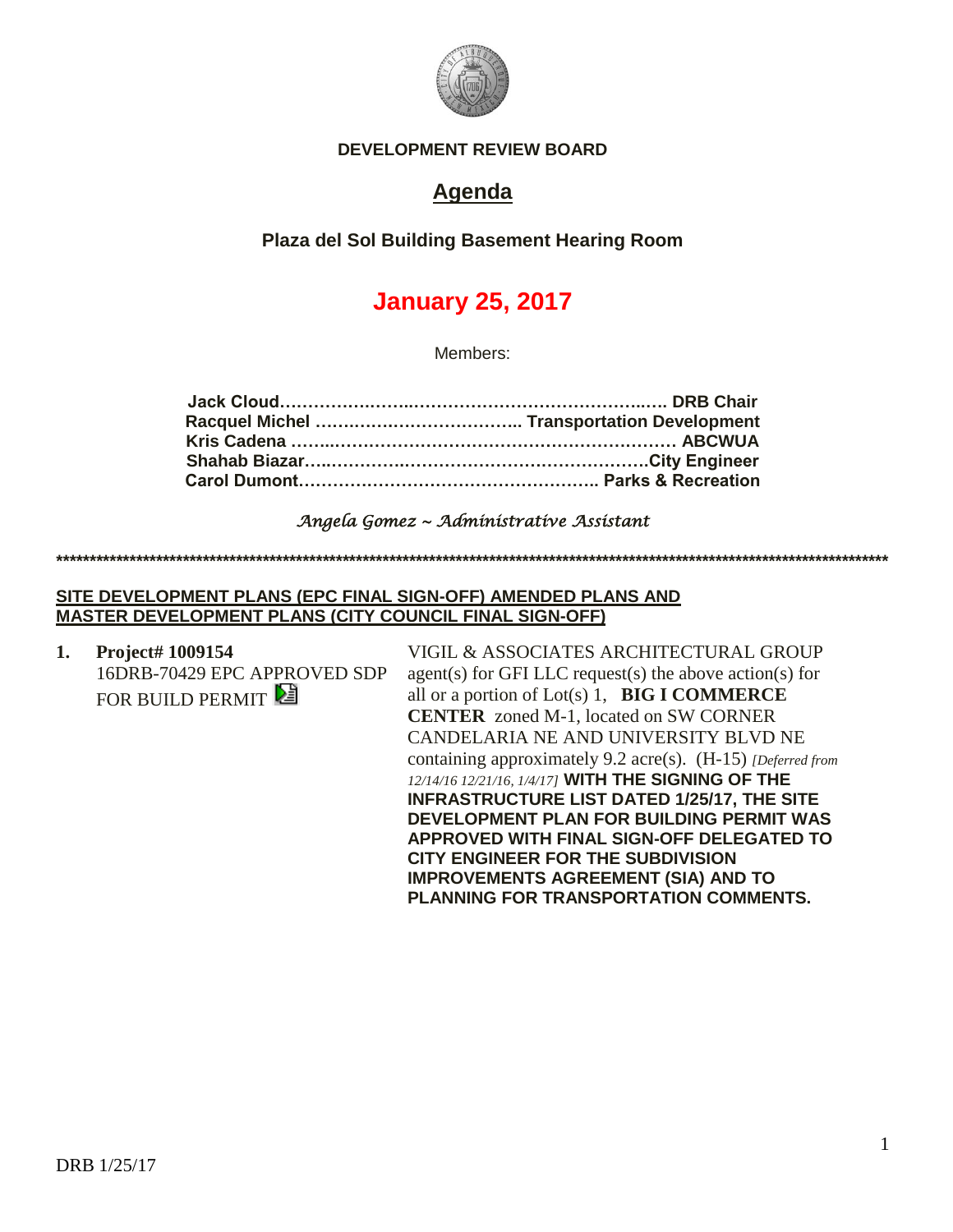### **CASES WHICH REQUIRE PUBLIC NOTIFICATION MAJOR SUBDIVISIONS, VACATIONS, SIA EXTENSIONS AND SITE DEVELOPMENT PLANS**

## **2. Project# 1010895**

16DRB-70451 - BULK LAND 16DRB-70452 - PRELIM/ FINAL 16DRB-70453 - EPC APPROVED SDP FOR SUBDIVISION

CONSENSUS PLANNING agents for VIENTECILLO LLC request the referenced/ above actions for Tracts A - C, **CIBOLA LOOP SUBDIVISION** zoned SU-1/ RESIDENTIAL & C-1 PERMISSIVE USES, located on the north side of ELLISON DR NW between W CIBOLA LOOP NW and CIBOLA LOOP NW containing approximately 26 acres. (A-13) **THE BULK LAND VARIANCE WAS APPROVED. THE SITE DEVELOPMENT PLAN FOR SUBDIVISION WAS APPROVED WITH FINAL SIGN-OFF DELEGATED TO THE WATER AUTHORITY AND PLANNING FOR EASEMENT CLARIFICATION. THE PRELIMINARY/ FINAL PLAT WAS APPROVED WITH FINAL SIGN OFF DELEGATED TO THE WATER AUTHORITY AND PLANNING FOR EASEMENT CONSISTENCY WITH THE SITE PLAN.**

### **MINOR PLATS, FINAL (MAJOR) PLATS, AMENDED PLATS AND PLANS**

**3. Project# 1005029** 17DRB-70009 EXTENSION OF MAJOR PRELIMINARY PLAT 17DRB-\_\_\_\_\_AMENDMENT TO INFRASTRUCTURE LIST<sup>2</sup>

ISAACSON AND ARFMAN PA agent(s) for WESTERN ALBUQUERQUE LAND HOLDINGS, LLC request(s) the above action(s) for all or a portion of  $Tract(s)$  A, **STORMCLOUD** zoned SU-2 R-LT, located on TIERRA PINTADA containing approximately 21 acre(s). (H-9) **A ONE-YEAR EXTENSION OF THE PRELIMINARY PLAT WAS APPROVED. THE AMENDMENT TO THE INFRASTRUCTURE LIST WAS APPROVED.**

**4. Project# 1004428** 16DRB-70373 EXTENSION OF MAJOR PRELIMINARY PLAT

MARK GOODWIN AND ASSOCIATES, P.A. agent(s) for ALBUQUERQUE RIO BRAVO PARTNERS request(s) the above action(s) for all or a portion of Tract(s) RR-3-A RR-3-E, **WESTLAND SOUTH** zoned SU-1/C-1 R-LT, located on DENNIS CHAVEZ SW BETWEEN MEADE AVE SW AND 118TH ST SW containing approximately 98.907 acre(s). (P-9) **DEFERRED TO 2/1/17.**

**5. Project# 1005278** 17DRB-70006 EXTENSION OF MAJOR PRELIMINARY PLAT 

MARK GOODWIN AND ASSOCIATES, P.A. agent(s) for JTH WWEST, LLC request(s) the above action(s) for all or a portion of Tract(s) A & 1-A-1, **JUAN TABO HILLS WEST** located on JUAN TABO BETWEEN JUAN TABO HILL AND TIJERAS containing approximately 98.4699 acre(s). (M-21) **A ONE-YEAR EXTENSION OF THE PRELIMINARY PLAT WAS APPROVED.**